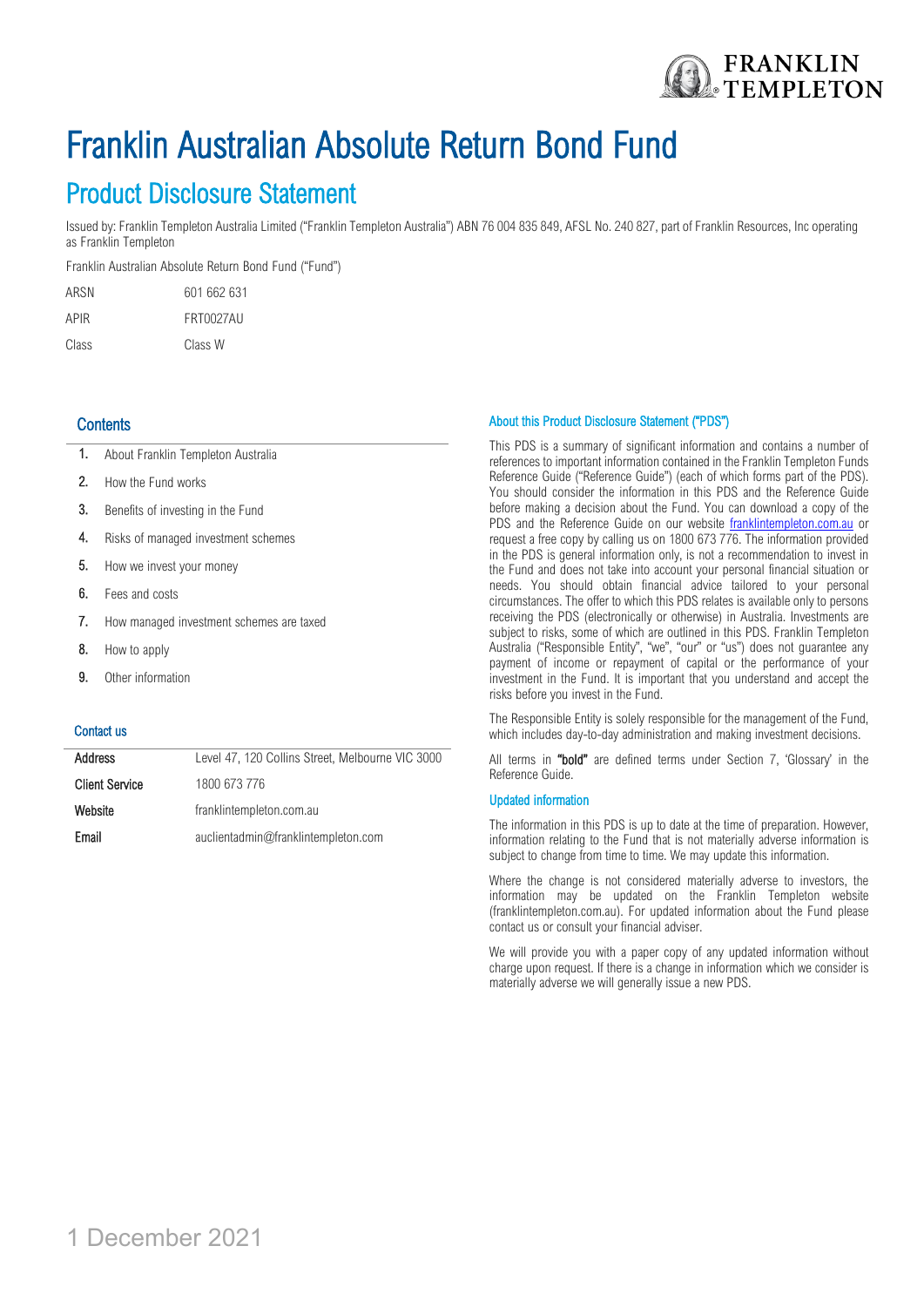# 1 About Franklin Templeton Australia

Franklin Templeton Australia is the Responsible Entity for this Fund and is indirectly wholly owned by Franklin Resources, Inc. The Responsible Entity is solely responsible for the management of the Fund, which includes day-to-day administration and making investment decisions. Franklin Resources, Inc. [NYSE:BEN] is a global investment management organisation with subsidiaries operating as Franklin Templeton and serving clients in over 165 countries. Franklin Templeton's mission is to help clients achieve better outcomes through investment management expertise, wealth management and technology solutions. Through its specialist investment managers, the company brings extensive capabilities in equity, fixed income, multi-asset solutions and alternatives. With offices in more than 30 countries and approximately 1,300 investment professionals, the California-based company has over 70 years of investment experience and over AUD \$2.1 trillion in assets under management as of 30 September 2021. Through specialised teams, Franklin Templeton has deep expertise across all asset classes, including equity, fixed income, alternatives and multi-asset solutions. This includes a group of world-renowned specialist investment managers such as Brandywine Global, Franklin Templeton, Martin Currie, Royce Investment Partners and Western Asset. For more information, please visit franklintempleton.com.au

#### Investment manager

The Responsible Entity is also the investment manager of the Fund but may appoint a related entity or entities as investment manager to manage some or all of the investments of the Fund and you may not be notified of this change.

# 2 How the Fund works

#### About the Fund and structure

The Fund is a registered managed investment scheme that is an unlisted Australian unit trust. The Fund comprises assets which are acquired by the Responsible Entity in accordance with the investment strategy for the Fund. The Fund is governed by a "Constitution". The terms and conditions of the Constitution are binding on each Unit holder (and all persons claiming through them).

The Responsible Entity has appointed JPMorgan Chase Bank, N.A. (Sydney branch) (ABN 43 074 112 011) (JPMorgan) to provide custody and fund administration services. JPMorgan have provided their consent to be named and have not withdrawn their consent before the issue date of the PDS. JPMorgan has not been involved in the preparation of this PDS or caused or otherwise authorised the issue of this PDS. JPMorgan has not independently verified the information contained in this PDS and accordingly accepts no responsibility for the accuracy or completeness of the information. JPMorgan does not guarantee the success or the performance of the Fund nor the repayment of capital or any particular rate of capital or income return. JP Morgan has no supervisory obligation to ensure that Franklin Templeton complies with its obligations as Responsible Entity of the Fund and does not make investment decisions in respect of the assets held or manage those assets. JP Morgan has no liability or responsibility to investors in the Fund. Franklin Templeton will be liable to unit holders for acts and omissions of the appointed custodian.

Link Market Services Limited has been appointed as the registrar in relation to the Fund. The JP Morgan and Link Market Services may be changed from time to time and the custodian may be changed where we are satisfied that the proposed new custodian meets applicable regulatory requirements.

A Unit holder's interest in the Fund is represented by "Units". A Unit holder has an interest in the assets of the Fund as a whole, subject to the liabilities of the Fund. A Unit holder does not have an interest in any particular asset of the Fund.

Investors can acquire interests in the Fund by applying for Units and can redeem from the Fund by making a withdrawal request in relation to the Units they hold. The price at which Units are acquired ("Application Price") or redeemed ("Withdrawal Price") is determined in accordance with the Constitution.

The Application Price and the Withdrawal Price on a "Business Day" are, in general terms, equal to the product of the Net Asset Value ("NAV") referable to Class W Units divided by the number of Class W Units on issue and:



**FRANKLIN** 

• for the Withdrawal Price, adjusted down for transaction costs (called the "sell spread").

The Application Price and the Withdrawal Price are generally determined each Business Day.

The Application Price and the Withdrawal Price will increase as the market value of the Fund's assets increases and will decrease as the market value of the Fund's assets decreases.

#### How we process your money

An investor can acquire Units by making an application for Units. An application for Units is made by lodging either an "Application Form" or an "Additional Application Form" ("application forms").

Application forms need to be received by the registrar and appropriate funding provided to the Fund's nominated bank account by 12 noon on a Business Day to receive that day's Application Price. Refer to Section 8 "How to apply" for more information.

#### Classes of Units

The Responsible Entity may offer or withdraw classes of Units. Currently under this PDS one class of Units is offered: "Class W". The Responsible Entity has the ability to issue further classes of Units under separate PDSs or other offer documents from time to time.

#### Access to your money

A Unit holder can dispose of Units by making a withdrawal from the Fund. A withdrawal request can be made by lodging a "Withdrawal Form".

Withdrawal Forms need to be received by the registrar by 12 noon on a Business Day to receive that day's Redemption Price.

Redemptions are typically paid within ten Business Days although the Constitution allows us up to 21 days or longer in certain circumstances. Redemption proceeds will be paid to an investor's nominated bank account.

In some circumstances, such as a suspension of trading on a securities exchange, Unit holders may not be able to redeem their Units within the usual period upon request. If the Fund becomes illiquid, for the purposes of the "Corporations Act", then you may only redeem from the Fund in accordance with the terms of a withdrawal offer (if any) made by the Responsible Entity in accordance with the Corporations Act.

There is no obligation on the Responsible Entity to make a withdrawal offer. The Responsible Entity anticipates that the Fund will generally be liquid. We generally require a balance of \$10,000 to keep your investment open and if your balance falls below this amount, we may (after giving 30 days' notice) redeem your Units without a withdrawal request from you.

The Constitution for the Fund does provide us with the power to, where Units are redeemed during a year for which the Fund is an AMIT, allocate income as part of the Redemption Price of a Unit to a redeeming Unit holder in certain circumstances where the withdrawal constitutes a "Significant Redemption" to ensure a fair and reasonable allocation between investors.

#### Minimum investment

Unless otherwise determined by us, the minimum initial investment is \$25,000. Additional investments can be made at any time. The minimum additional investment amount is \$5,000. We may accept a minimum investment amount of less than \$25,000 at our discretion. We may also accept a minimum additional investment amount of less than \$5,000 at our discretion.

#### Valuation of Fund assets and unit pricing

The Fund's assets are typically valued each Business Day. Unit prices are usually calculated each Business Day. We may declare Unit prices more or less frequently or delay calculation in certain circumstances. Information on Unit prices is available at franklintempleton.com.au.

A formal written policy has been established by us in relation to the guidelines and any relevant factors that are taken into account when exercising any discretion in calculating unit prices (including determining the value of assets and the amount of liabilities). A copy of our policy is available to investors on request free of charge.

#### Distributions and payment methods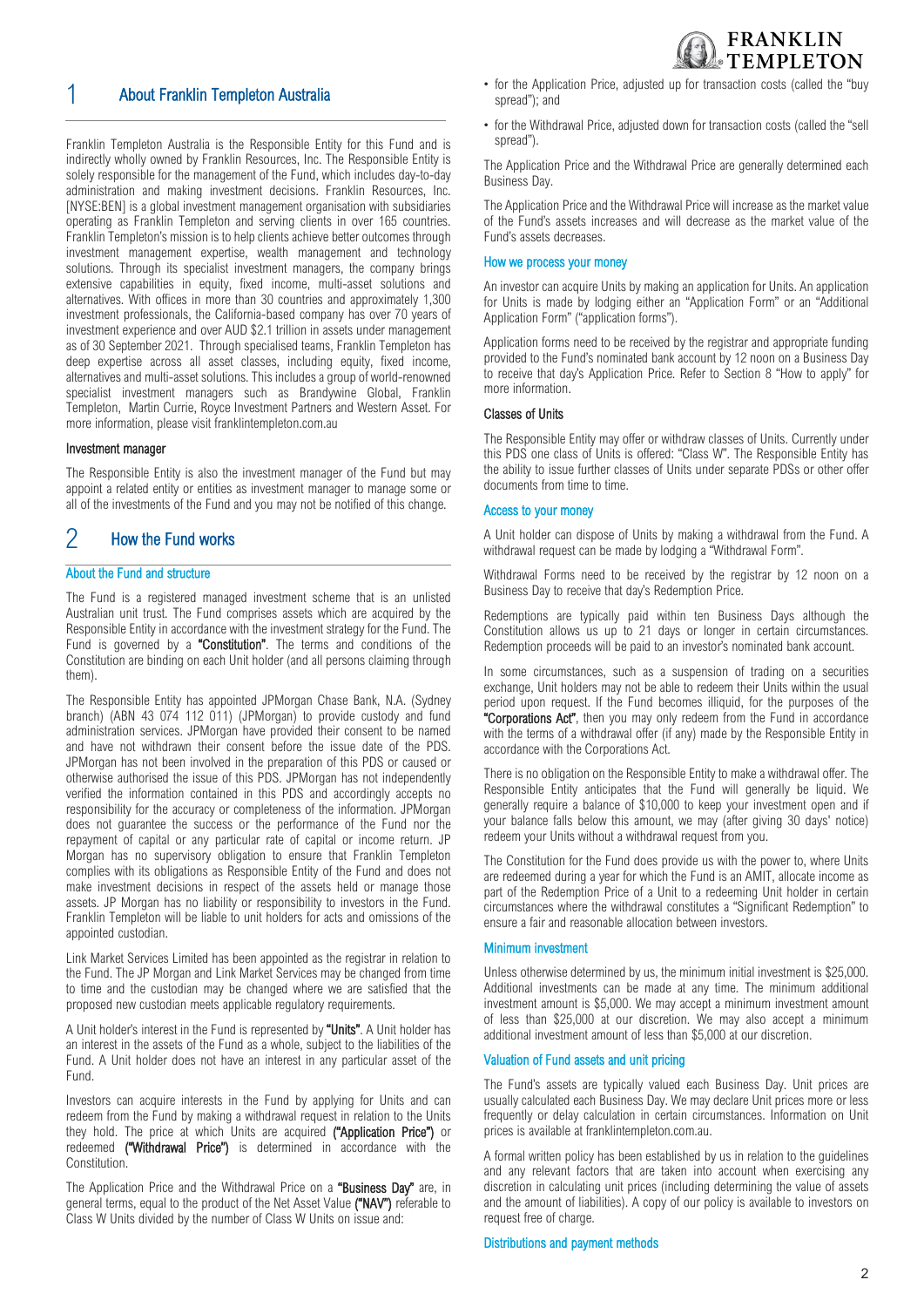

Distributions will generally be made on the last day of each calendar month in accordance with the Constitution. For periods other than the distribution period ending on 30 June, the Responsible Entity may in its discretion determine not to distribute any amount to Unit holders or to distribute an amount which is less than the distributable income for Class W Units for the distribution period. A Unit holder's entitlement to distributions of income is determined based on the number of Units held at the end of the relevant distribution period, subject to significant withdrawals (if any). Distributions will be paid within 10 Business Days of the end of the relevant distribution period. Unit holders who redeem Units during a distribution period will not receive a distribution of income in respect of those Units for that distribution period. Investors will be distributed all of the income of the Fund each year and will be assessed on their proportional share of the taxable income of the Fund, on a fair and reasonable basis, subject to significant withdrawals. The amount of distributions will vary from period to period and there may be periods in which no distribution is made.

Income attributable to each Class may be impacted by the total level of fees charged to the Fund. You may use the "Application Form" to elect a distribution preference. If you are an existing investor, you can change your distribution preference through the "Change of Details" form. Reinvested distributions will be taken to be issued on the next day after the end of the relevant distribution period. The Application Price for Units issued on the reinvestment of distributions will be based on the NAV of the Fund used to calculate the last Application Price for the relevant distribution period adjusted for certain income amounts. Distributions will be reinvested into additional Units unless otherwise directed by you. Generally there will be no buy spread incurred on distributions that are reinvested.

Please note: You should read the important information about 'Applications, Withdrawals and Unit Pricing' in the Franklin Templeton Reference Guide before making a decision. Go to section 'Applications, Withdrawals and Unit Pricing' of the Reference Guide located at franklintempleton.com.au. The information about 'Applications, Withdrawals and Unit Pricing' may change between the time when you read this PDS and the day when you acquire the product.

# 3 Benefits of investing in the Fund

#### Significant benefits

The significant features and benefits of the Fund are:

- The Fund draws on a wide range of well developed, diversified and transparent investment strategies from across the traditional Australian and global fixed income universes. Importantly, the portfolio includes individual decisions in relatively small sizes such that no single decision can overwhelm portfolio performance.
- Actively managed absolute return fixed income portfolio which seeks to deliver defensive and stable Australian dollar hedged returns;
- Access to a portfolio with a fundamental, research-driven approach focused on identifying potential sources of total investment return;
- Exposure to domestic market opportunities and select strategies from the broader global universe; and
- Access to an experienced local fixed income investment team, leveraging the Franklin Templeton Group's well-established global fixed income research platform.

# 4 Risks of managed investment schemes

#### You should note:

- all investments carry risk;
- different strategies may carry different levels of risk depending on the assets that make up the strategy;
- assets with the highest long-term returns may also carry the highest level of short-term risk;
- the value of investments will vary;
- the level of returns will vary and future returns may differ from past returns; and

• returns are not guaranteed and you may lose some of your money.

The laws affecting registered managed investment schemes may change in the future.

The level of risk for you will vary depending on a range of factors, including age, investment timeframes, where other parts of your wealth are invested and your risk tolerance.

The significant risks of investing in the Fund include:

Counterparty risk - Counterparty risk is the risk to each party of a contract that the counterparty will fail to perform its contractual obligations and/or to respect its commitments under the term of such contract, whether due to insolvency, bankruptcy or other cause. When over-the-counter ("OTC") or other bilateral contracts are entered into (inter alia OTC derivatives, repurchase agreements, security lending, etc.), the Fund may find itself exposed to risks arising from the failure of counterparties to perform their contractual obligations.

Credit risk - The risk of loss arising from default that may occur if an issuer fails to make principal or interest payments when due. This risk is higher for lowrated, non-investment-grade fixed income securities to the extent the Fund holds such securities.

Currency risk - The risk of loss arising from exchange-rate fluctuations or due to exchange control regulations. Instruments used to gain or hedge currency exposure might be a subject to derivatives risk.

Derivatives risk - Risks associated with using derivatives might include the value of the derivative failing to move in line with the asset underlying the derivative, the potential illiquidity of the derivative and the possibility that the counterparty to the derivative may default on their obligation to pay according to the terms of the contract for the derivative.

Emerging markets risk - The risk related to investing in countries that have less developed political, economic, legal and regulatory systems. Investments in emerging markets may be impacted by factors such as political/economic instability, lack of liquidity or transparency or safekeeping issues.

Fund risk - There are risks of investing in the Fund rather than investing directly in individual securities. Risks include, but are not limited to, the risk that:

- the Fund terminates:
- the fees and expenses will typically be higher compared to investing directly in individual securities and such fees and expenses may increase and the tax outcomes may be different;
- investments and withdrawals by one or more Unit holders may have an impact on other Unit holders; or
- there is a change in the Responsible Entity or an investment manager.

Interest rate risk - When interest rates rise, bond prices fall. The opposite is also true: bond prices rise when interest rates fall. In general, securities with longer maturities are more sensitive to these interest rate changes compared to securities with shorter maturities.

Liquidity risk - The risk that arises when adverse market conditions affect the ability to sell assets when necessary. Reduced liquidity may have a negative impact on the price of the assets. Liquidity risk also refers to the possibility of the Fund not being able to meet withdrawal requests due to a lack of cash or the inability of the Fund to sell assets to raise cash needed to meet the withdrawal requests.

Lower-rated securities risk - Securities rated below investment grade or which are non-rated, generally have more credit risk than higher-rated securities and may be more likely to experience a downgrade in rating. The prices of noninvestment grade, fixed-income securities fluctuate more than higher quality securities. Below investment grade securities are also generally less liquid than higher-quality securities.

Market risk - This is the risk that the performance of the global investment markets as a whole may impact on the Fund's investment returns. Some of the factors that influence the market include world economic activity, global interest rates, investor sentiment and world events.

Political and economic developments risk - The political, economic and social structure of some foreign countries may be less stable and more volatile than those in Australia. Investments in these countries may be subject to the risks of internal and external conflicts, currency devaluations, foreign ownership limitations and tax increases.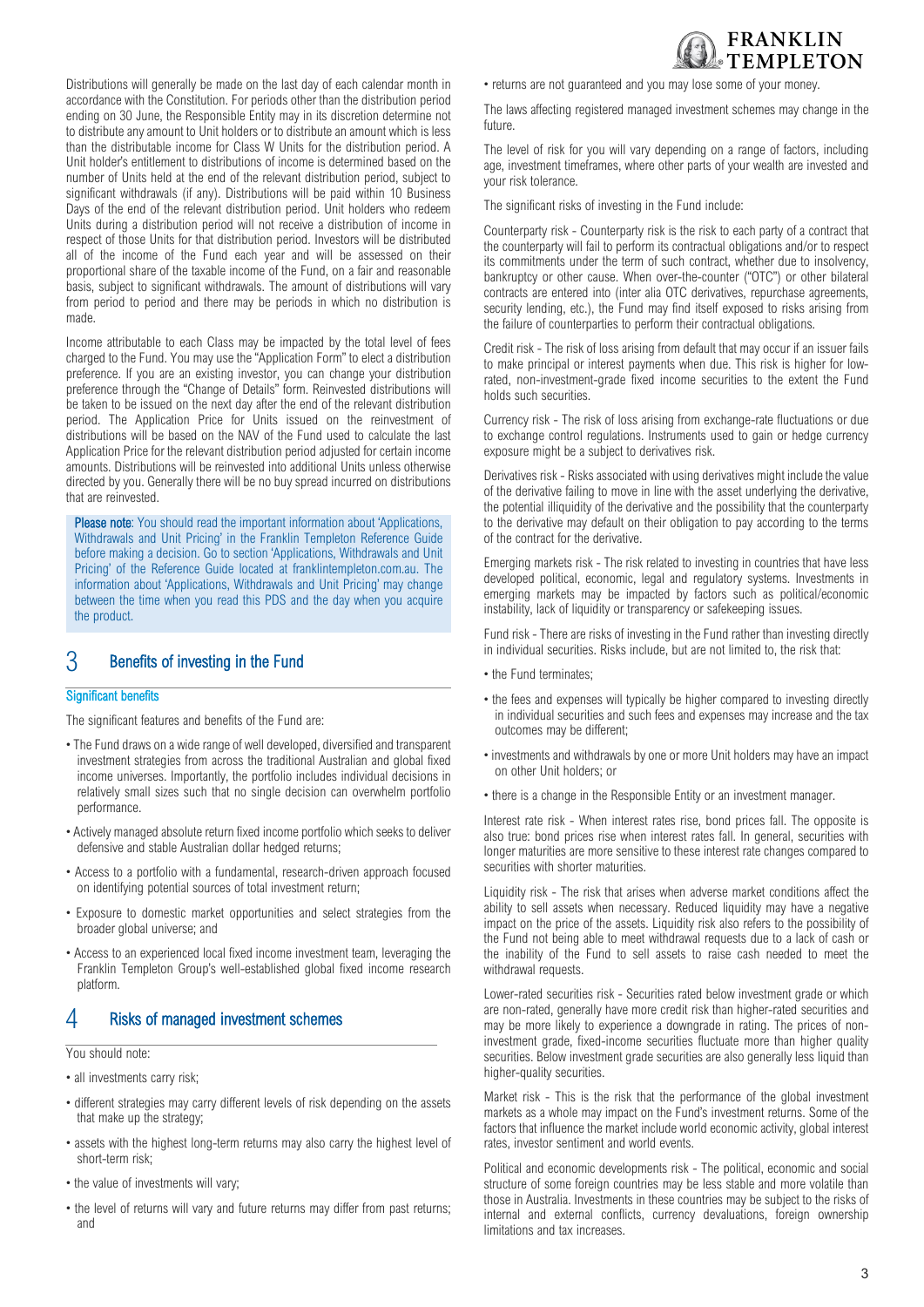

Security specific risk - Individual securities are exposed to corporate influences such as changes in a company's business environment and profitability which may cause the value of the company's securities to increase or decrease. This in turn may impact the value of the Units.

An investment in the Fund is not an investment in, deposit with or any other liability of the Responsible Entity or any other entity in the Franklin Templeton Group. It is subject to risk, including possible delays in repayment of withdrawal proceeds and loss of income and principal invested. The Responsible Entity and its related entities do not guarantee the performance of, or any income distribution or repayment of capital from, the Fund.

# 5 How we invest your money

Warning: you should consider the likely investment return, the risk, and your investment timeframe when choosing whether to invest in the Fund.

| Franklin Australian Absolute Return Bond Fund             |                                                                                                                                                                                                                                                                                                                                                                                                                                                                                                                                                                                                                                                                            |
|-----------------------------------------------------------|----------------------------------------------------------------------------------------------------------------------------------------------------------------------------------------------------------------------------------------------------------------------------------------------------------------------------------------------------------------------------------------------------------------------------------------------------------------------------------------------------------------------------------------------------------------------------------------------------------------------------------------------------------------------------|
| <b>Investment objective</b>                               | The investment objective of the Fund is to provide investors with access to an actively managed portfolio of<br>fixed income strategies with an aim to deliver returns in excess of the Bloomberg AusBond Bank Bill Index, after<br>fees and expenses (but before taxes), over the short to medium term.                                                                                                                                                                                                                                                                                                                                                                   |
| Minimum suggested timeframe for investment                | At least three years.                                                                                                                                                                                                                                                                                                                                                                                                                                                                                                                                                                                                                                                      |
| What is the suggested investor profile?                   | Investors should be willing to invest for the minimum suggested time frame and be comfortable with the nature<br>of the Fund's investments and the risk level for the Fund. The Fund may be suitable for investors who wish to<br>gain exposure to fixed income opportunities in both the domestic market and select strategies from the broader<br>global universe.                                                                                                                                                                                                                                                                                                       |
| What does the Fund invest in?                             | The Fund seeks to achieve its investment objective by primarily investing in Australian dollar and non-Australian<br>dollar-denominated fixed income instruments and debt obligations of government, government-related issuers<br>(including supranational organisations supported by several national governments) and corporations worldwide.<br>The Fund seeks to take advantage of fixed income opportunities in domestic markets and select strategies from<br>the broader global universe, as well, including emerging markets.                                                                                                                                     |
|                                                           | The Fund is permitted to invest up to 20% in non-investment grade securities with a minimum rating of BB- at<br>the time of purchase (according to long term ratings by Standard & Poor's or an equivalent rating issued by a<br>recognised rating agency) and may also invest in debt securities issued by entities in emerging markets. Credit<br>ratings should not be used as an indicator of future returns or relied upon when making investment decisions.<br>The Fund's investment strategy may involve holding "short" portfolio exposures through the utilisation of<br>derivative instruments.                                                                  |
|                                                           | The Fund will not invest in securities issued by companies directly involved in:                                                                                                                                                                                                                                                                                                                                                                                                                                                                                                                                                                                           |
|                                                           | • the production of "controversial weapons";                                                                                                                                                                                                                                                                                                                                                                                                                                                                                                                                                                                                                               |
|                                                           | • the manufacture of tobacco products; and                                                                                                                                                                                                                                                                                                                                                                                                                                                                                                                                                                                                                                 |
|                                                           | • mining or extraction of thermal coal, or extraction of oil from tar sands (subject to a 10% revenue threshold).                                                                                                                                                                                                                                                                                                                                                                                                                                                                                                                                                          |
|                                                           | Derivatives will primarily be used to increase the Fund's diversification and investment returns. The Responsible<br>Entity uses derivatives primarily because of their liquidity and efficiency and flexibility in implementing<br>investment strategies.                                                                                                                                                                                                                                                                                                                                                                                                                 |
|                                                           | At the date of this PDS, the Fund does not intend to borrow to achieve the stated investment objectives.                                                                                                                                                                                                                                                                                                                                                                                                                                                                                                                                                                   |
| Approach to currency management                           | The Fund will utilise forward currency contracts to hedge the majority of the currency exposure back into<br>Australian dollars, however the portfolio is permitted to hold active non-AUD currency positions up to a<br>maximum of 20% of the portfolio.                                                                                                                                                                                                                                                                                                                                                                                                                  |
| <b>Risk level</b>                                         | The Responsible Entity considers the risk level of the Fund to be Medium.                                                                                                                                                                                                                                                                                                                                                                                                                                                                                                                                                                                                  |
| <b>Fund performance</b>                                   | Investment performance of the Fund is published on our website at franklintempleton.com.au. Past performance<br>is not necessarily a guide to future performance.                                                                                                                                                                                                                                                                                                                                                                                                                                                                                                          |
| Labour, Environment, Social and Ethical<br>considerations | Environmental, social and governance ("ESG") factors can have a material impact on the value of companies and<br>securities. Examples of such factors include natural resource use and scarcity, hazardous waste disposal, product<br>safety, employee health and safety practices, and shareholder rights issues. We believe that these issues should<br>be considered alongside traditional financial measures to provide a more comprehensive view of the value, risk,<br>and return potential of an investment. With this understanding, we are committed to the integration of ESG<br>consideration into our investment management processes and ownership practices. |
| <b>Changes to Fund details</b>                            | The Responsible Entity is permitted to change how it invests the assets of the Fund at any time. If the Responsible<br>Entity changes the investment objective of the Fund the Responsible Entity will advise Unit holders of the change.                                                                                                                                                                                                                                                                                                                                                                                                                                  |

#### Investment options

There are no other investment options for the Fund.

#### **Switching**

Switching is not available for the Fund.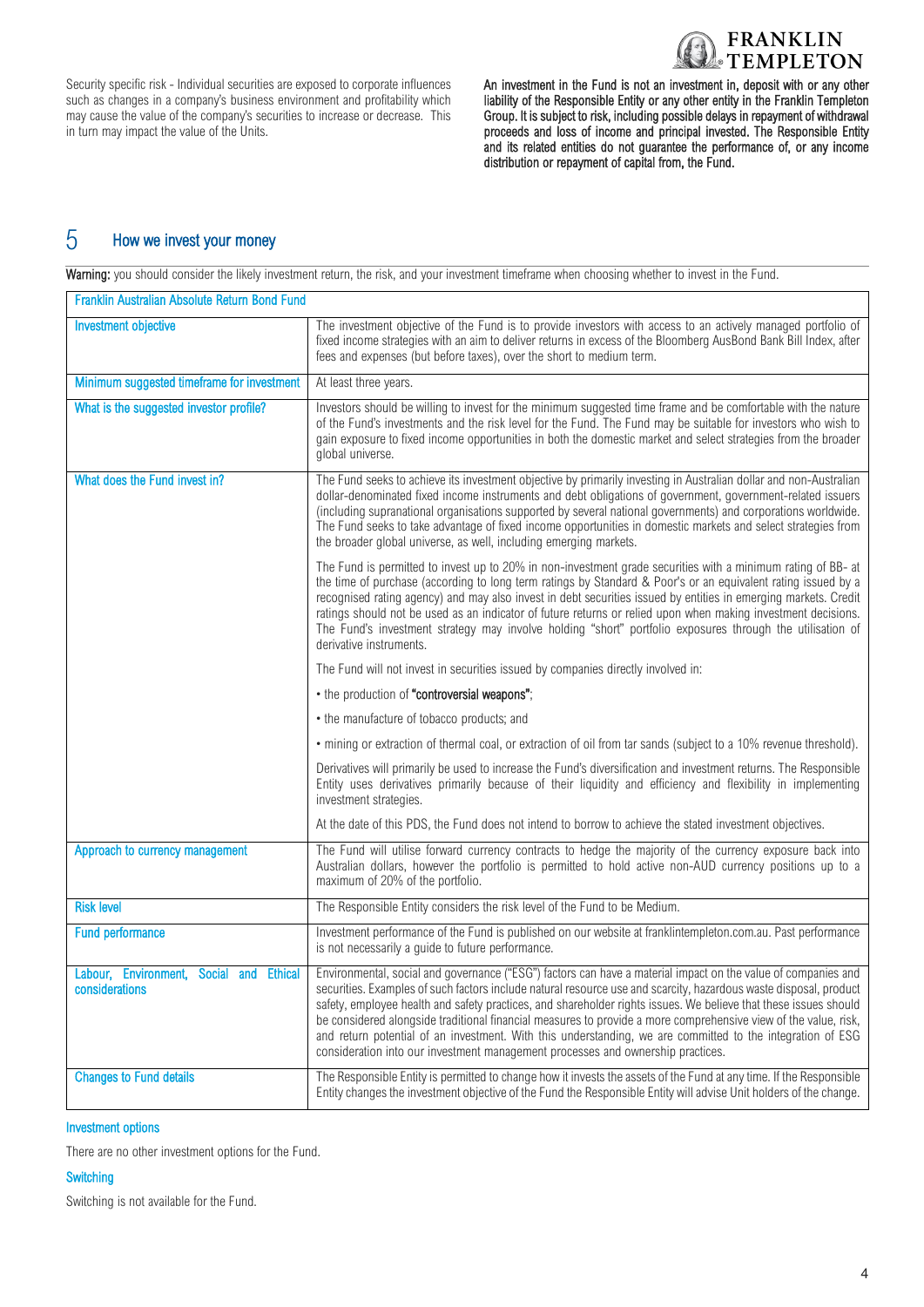

Please note: You should read the important information about 'How we invest your money' in the Reference Guide before making a decision. Go to section 'How we invest your money' of the Reference Guide located at franklintempleton.com.au. The information about 'How we invest your money' may change between the time when you read this PDS and the day when you acquire the product.

# 6 Fees and costs

#### Did you know?

Small differences in both investment performance and fees and costs can have a substantial impact on your long-term returns.

For example, total annual fees and costs of 2% of your account balance rather than 1% could reduce your final return by up to 20% over a 30-year period (for example, reduce it from \$100,000 to \$80,000).

You should consider whether features such as superior investment performance or the provision of better member services justify higher fees and costs.

You may be able to negotiate to pay lower fees. Ask the fund or your financial adviser.

#### To find out more

If you would like to find out more, or see the impact of the fees based on your own circumstances, the **Australian Securities and Investment Commission (ASIC)** website (moneysmart.gov.au) *has a managed funds fee calculator to help you check out different fee options.*

The information in the following Fees and Costs Summary can be used to compare costs between different managed investment schemes. Fees and costs can be paid directly from an investor's account or deducted from investment returns. For information on tax please see section 7 of this PDS.

#### Fees and Costs Summary

| Franklin Australian Absolute Return Bond Fund                                                                                                                   |                                                                                                                                                                                                                                                                                                                                                                                                                                                      |                                                                                                                                                                                                                                                                                                                                                                                                             |  |  |
|-----------------------------------------------------------------------------------------------------------------------------------------------------------------|------------------------------------------------------------------------------------------------------------------------------------------------------------------------------------------------------------------------------------------------------------------------------------------------------------------------------------------------------------------------------------------------------------------------------------------------------|-------------------------------------------------------------------------------------------------------------------------------------------------------------------------------------------------------------------------------------------------------------------------------------------------------------------------------------------------------------------------------------------------------------|--|--|
| Type of fee or cost                                                                                                                                             | Amount                                                                                                                                                                                                                                                                                                                                                                                                                                               | How and when paid                                                                                                                                                                                                                                                                                                                                                                                           |  |  |
| Ongoing annual fees and costs                                                                                                                                   |                                                                                                                                                                                                                                                                                                                                                                                                                                                      |                                                                                                                                                                                                                                                                                                                                                                                                             |  |  |
| Management fees and costs (1,2)<br>The fees and costs for managing<br>your investment.                                                                          | The management fees component of management fees and costs is calculated in relation<br>0.50% p.a. of the net asset<br>to the NAV of the Fund on a daily basis. The management fees are deducted from the<br>value (NAV) of the Fund<br>Fund's assets and are generally paid to us monthly in arrears. Otherwise, the fees and<br>referable to Class W Units<br>costs are variable and reflected in the unit price of the Fund as they are incurred. |                                                                                                                                                                                                                                                                                                                                                                                                             |  |  |
| Performance fees Amounts<br>deduced from your investment in<br>relation to the performance of the<br>product                                                    | Nil                                                                                                                                                                                                                                                                                                                                                                                                                                                  | Not applicable                                                                                                                                                                                                                                                                                                                                                                                              |  |  |
| Transaction costs (3) The costs<br>incurred by the scheme when<br>buying or selling assets                                                                      | 0.09% p.a. of the NAV of<br>the Fund referable to Class<br>W Units                                                                                                                                                                                                                                                                                                                                                                                   | Transaction costs incurred by the Fund are variable and deducted from the Fund as they<br>are incurred and reflected in the unit price. They are disclosed net of amounts recovered<br>by the buy-sell spread. Any transaction costs at an interposed vehicle level are reflected in<br>the value of the Fund's investment in the relevant interposed vehicle and therefore<br>reflected in the unit price. |  |  |
| Member activity related fees and costs (fees for services or when your money moves in or out of the Fund)                                                       |                                                                                                                                                                                                                                                                                                                                                                                                                                                      |                                                                                                                                                                                                                                                                                                                                                                                                             |  |  |
| Establishment fee The fee to open<br>your investment                                                                                                            | Nil                                                                                                                                                                                                                                                                                                                                                                                                                                                  | Not applicable                                                                                                                                                                                                                                                                                                                                                                                              |  |  |
| Contribution fee The fee on each<br>amount contributed to your<br>investment                                                                                    | Nil                                                                                                                                                                                                                                                                                                                                                                                                                                                  | Not applicable                                                                                                                                                                                                                                                                                                                                                                                              |  |  |
| Buy-sell spread An amount<br>deducted from your investment<br>representing costs incurred in<br>transactions by the scheme                                      | 0.00% upon entry and<br>0.00% upon exit.                                                                                                                                                                                                                                                                                                                                                                                                             | The Buy Spread is added to the NAV and is paid into the Fund as part of an application<br>and the Sell Spread is deducted from the NAV and is left in the Fund as part of a<br>redemption. These figures are accurate as at the date of the PDS.                                                                                                                                                            |  |  |
| Withdrawal fee The fee on each<br>amount you take out of your<br>investment                                                                                     | Nil                                                                                                                                                                                                                                                                                                                                                                                                                                                  | Not applicable                                                                                                                                                                                                                                                                                                                                                                                              |  |  |
| Exit fee The fee to close your<br>investment                                                                                                                    | Nil                                                                                                                                                                                                                                                                                                                                                                                                                                                  | Not applicable                                                                                                                                                                                                                                                                                                                                                                                              |  |  |
| Switching fee The fee for<br>changing investment options                                                                                                        | Nil                                                                                                                                                                                                                                                                                                                                                                                                                                                  | Not applicable                                                                                                                                                                                                                                                                                                                                                                                              |  |  |
| (1) The fees shown above are inclusive of GST and net of RITCs.<br>(2) The amount of the management fee may be negotiated. See "Differential fee arrangements". |                                                                                                                                                                                                                                                                                                                                                                                                                                                      |                                                                                                                                                                                                                                                                                                                                                                                                             |  |  |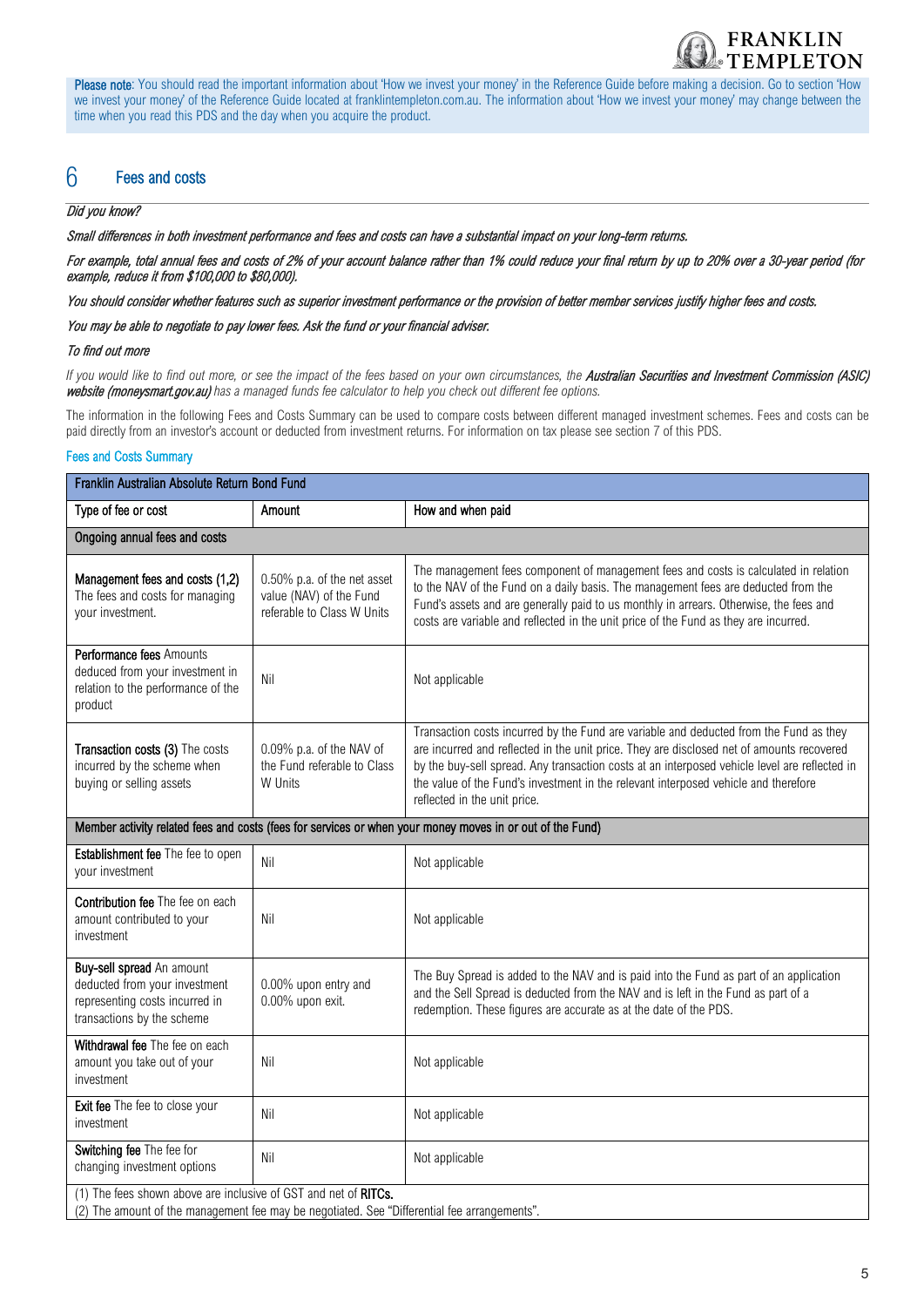

(3) Calculated based on relevant costs charged to the Fund for the 12 months to 30 June 2021. Past costs (inclusive of GST and net of RITC) are not a reliable indicator of future costs.

#### Additional Explanation of Fees and Costs

#### Management fes and costs

The Management Fees and Costs are composed of the management fees, expenses and indirect costs in relation to the Fund. These include the management fees and Responsible Entity fees, totalling 0.50% p.a., payable to us. Ordinary expenses such as custodian fees, administration and audit fees and other ordinary expenses of operating the Fund and indirect costs (currently estimated at 0.00%) are covered by the management fee at no additional charge to you. The management fee component is calculated and accrued daily based on the NAV of the Fund. The accrued fees are paid in arrears from the Fund at the end of each month. The Management Fees and Costs reduce the Fund's NAV and are reflected in the Unit price.

#### Transaction costs

The Management Fees and Costs do not include certain transaction costs. Transaction costs are variable and deducted from the Fund as they are incurred and reflected in the unit price. They are disclosed net of amounts recovered by the buy-sell spread. Transaction costs are an additional cost to the investor where they are not recovered by the buy/sell spread, and are generally incurred when the assets of the Fund are changed in connection with day-to day trading or when there are applications or withdrawals which cause net cash flow into or out of the Fund. Actual transaction costs for future years may differ. Please refer to the Reference Guide for further information. Transaction costs information may be updated on our website at franklintempleton.com.au

#### Buy/sell spread estimate

The buy/sell spread is an estimate of the transaction costs that are incurred in buying and selling the underlying assets of the Fund as a result of applications and redemptions. The Application Price is adjusted up by a buy spread and the Withdrawal Price is adjusted down by a sell spread. The dollar value of these costs based on an application or a withdrawal of \$5,000 is \$0 for each individual transaction. We reserve the right to amend the buy/sell spread where necessary to protect the interests of investors. We can change the buy/sell spread at any time without prior notice. Please refer to our website for the current buy/sell spreads at franklintempleton.com.au.

#### Differential fee arrangements

We may enter into individual fee arrangements with "wholesale clients" (as defined in the Corporations Act) in accordance with applicable ASIC class order relief.

#### Example of annual fees and costs for this investment option

This table gives an example of how the ongoing annual fees and costs in this investment option for this product can affect your investment over a 1-year period. You should use this table to compare this product with other products offered by managed investment schemes.

| Franklin Australian Absolute Return Bond<br><b>Fund</b> |          | Balance of \$50,000 with a contribution of \$5,000 during year                                                                                                                                                                                                                 |
|---------------------------------------------------------|----------|--------------------------------------------------------------------------------------------------------------------------------------------------------------------------------------------------------------------------------------------------------------------------------|
| Contribution fees                                       | Nil      | For every additional \$5,000 you put in, you will be charged \$0.                                                                                                                                                                                                              |
| <b>PLUS</b> Management fees and<br>costs                | 0.50%    | And, for every \$50,000 you have in the Fund you will be charged or have deducted from your investment \$250<br>each year (1).                                                                                                                                                 |
| <b>PLUS</b> Performance fees                            | Nil      | And, you will be charged or have deducted from your investment \$0 in performance fees each year.                                                                                                                                                                              |
| <b>PLUS</b> Transaction costs                           | $0.09\%$ | And, you will be charged or have deducted from your investment \$45 in transaction costs.                                                                                                                                                                                      |
| <b>EQUALS</b><br>Cost of Fund                           |          | If you had an investment of \$50,000 at the beginning of the year and you put in an additional \$5,000 during<br>that year, you would be charged fees and costs of \$295* (2)<br>What it costs you will depend on the investment option you choose and the fees you negotiate. |

\*Additional fees may apply.

(1) You should note that this example assumes a constant investment balance of \$50,000 in Class W Units throughout the year. Management Fees and Costs will also be charged in relation to any additional contributions you make during the year and the amount you pay will depend on the proportion of the year during which the additional contributions are invested.

(2) Assumes the additional \$5,000 was invested at the end of the year. If it is assumed the additional \$5,000 was invested at the beginning of the year, the Management Fees and Costs would be \$275 (\$55,000 x 0.50%). Please note this is an example only as the actual investment balance of your holding will vary on a daily basis.

Note: This is an example. In practice, the actual investment balance of an investor will vary daily and the actual fees and expenses we charge are based on the value of the Fund. The indirect costs and other expenses component of Management Fees and Costs and transaction costs may also be based on estimates. As a result, the total fees and costs that you are charged may differ from the figures shown in the table.

Warning: Additional fees may be paid to a financial adviser if an investor consulted a financial adviser. Where an investor receives financial advice, they should refer to their Statement of Advice or their adviser's Financial Services Guide for full details of these fees.

#### Change in fees

We may vary the fees specified at any time at our absolute discretion, without Unitholder consent, subject to the maximum fee amounts specified in the Constitution. If the variation is an increase we will give you 30 days' advance written notice.

At the date of this PDS we do not intend to charge a contribution fee, exit fee or performance fee nor do we intend to increase the management fee we charge you (which is specified in the Management Costs section of the Fees and Costs Summary).

We can recover out of the assets of the Fund all expenses which are properly incurred in operating the Fund including, without limitation, amounts payable in connection with custody, compliance, legal and tax consulting fees, banking, accounting and audit. However, we currently pay these costs out of our Fees.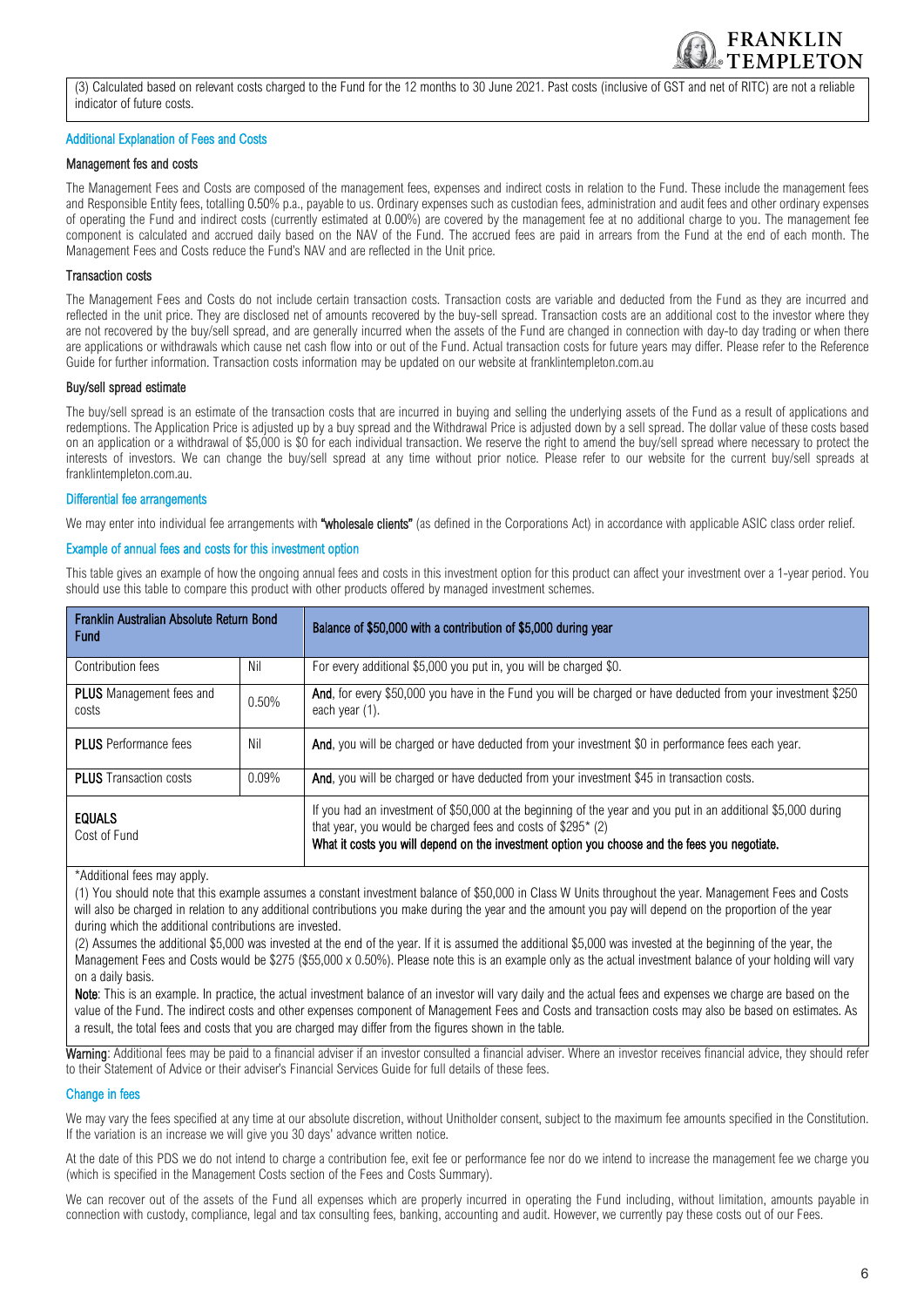#### **Calculator**

The Australian Securities and Investments Commission provides a fees calculator at moneysmart.gov.au. This calculator can be used to calculate the effects of fees and costs on your investment.

Please note: You should read the important information about 'Fees and costs' in the Reference Guide before making a decision. Go to section 'Fees and costs' of the Reference Guide located at franklintempleton.com.au. The information about 'Fees and costs' may change between the time when you read this PDS and the day when you acquire the product.

#### 7 How managed investment schemes are taxed

Warning: Investing in a registered managed investment scheme is likely to have tax consequences. You are strongly advised to seek professional tax advice.

You should note that:

- the Responsible Entity and the Fund is not expected to pay tax on behalf of Australian resident Unitholders;
- Unit holders are assessed for tax on the taxable components of the Fund that are generated by the Fund; and
- you will be provided with a statement (known as an "AMMA statement" where the Fund is an AMIT, or as a "distribution statement" where the Fund is not) that sets out the taxable components of the Fund on which you may be assessed.

In certain circumstances, we may allocate income as part of the withdrawal price for a Unit, for example, where a significant redemption is made in order to provide for a fair allocation of income between investors.

We recommend you seek advice from your financial or tax adviser.

Please note: You should read the important information about 'Taxation' in the Reference Guide before making a decision. Go to section 'Taxation' of the Reference Guide located at franklintempleton.com.au. The information about 'Taxation' may change between the time when you read this PDS and the day when you acquire the product.

# 8 How to apply

#### How to invest in the Fund

To invest in the Fund, read this PDS with the "Reference Guide" and complete an application form. The Reference Guide and Application Forms are available by calling 1800 673 776. If you are not already an investor with Franklin Templeton Australia, you will be required to provide certain supporting documents detailed in Section 1 of the "Application Form".

We authorise the use of this PDS by investors ("Indirect Investors") who wish to access the Fund through an authorised master trust or wrap account, investor directed portfolio service, investor directed portfolio service-like scheme or nominee or custody service (collectively referred to as "Master Trust or Wrap Service") located in Australia. The operator of a Master Trust or Wrap Service is referred to in this PDS as the Operator and the disclosure document for a Master Trust or Wrap Service is referred to as the Master Trust or Wrap Guide. If you invest through a Master Trust or Wrap Service, your rights and liabilities will be governed by the terms and conditions of the Master Trust or Wrap Guide. Indirect Investors should apply for Units by using the Master Trust or Wrap Guide and applicable application form provided by the Operator of the Master Trust or Wrap Service.

#### Complaints handling

We have established procedures for dealing with complaints.

If you have invested via a Master Trust or Wrap Service and have a concern, you should first contact the Operator of the Master Trust or Wrap Service through which you invested in the Fund. The Operator will handle your complaint in accordance with its complaint handling procedures and may, in accordance with those procedures, refer the complaint to us.

If you have an inquiry or complaint, you can either phone us on 1800 673 776 during business hours or write to:

Franklin Templeton Australia

GPO Box 24011

Melbourne VIC 3001

Your written complaint will be acknowledged within five Business Days and we will make every effort to resolve your issues within 30 days of being notified.

**FRANKLIN EMPLETON** 

If any complaint remains unresolved after 30 days or the issue has not been resolved to your satisfaction, you can lodge a complaint with the Australian Financial Complaints Authority, or AFCA. AFCA provides a fair and independent financial complaint resolution service that is free to consumers.

| Website:       | afca.org.au                                |
|----------------|--------------------------------------------|
| Email:         | info@afca.org.au                           |
| Telephone:     | 1800 931 678 (free call)                   |
| In writing to: | Australian Financial Complaints Authority, |
|                | GPO Box 3, Melbourne VIC 3001              |

#### Cooling off

If you are a "Retail investor", after you invest in the Fund you have a period of 14 days from the earlier of when you receive confirmation of your investment or at the end of the fifth Business Day after the day on which your Units were issued to you (the cooling off period) during which you can cancel the investment and have the funds repaid to you. The entire value of your investment may not be repaid depending on the impact of market movements, taxes, management fees, transaction costs etc. during the time you are invested in the Fund. The cooling off right terminates immediately if you exercise certain other investor rights, such as withdrawing part of your investment. The cooling off right does not apply in certain circumstances, such as where Units are issued upon the reinvestment of distributions.

The right to cool off does not apply to you if you invest in the Fund through a Master Trust or Wrap Service as you do not acquire the rights of a Unit holder in the Fund.

If you have any questions about cooling off rights please contact your financial planner or us on 1800 673 776.

Please note: You should read the important information about 'How to apply, complaints handling and cooling off' in the Reference Guide before making a decision. Go to section 'How to apply, complaints handling and cooling off' of the Reference Guide located at franklintempleton.com.au. The information about 'How to apply, complaints handling and cooling off' may change between the time when you read this PDS and the day when you acquire the product.

### 9 Other information

#### Related party transactions

Subject to the Corporations Act, we and our associates may hold Units in the Fund. We are also permitted by the Constitution (subject to the Corporations Act), to deal with ourself (as Responsible Entity of the Fund or in another capacity), an associate or any Unit holder; have an interest in any contract or transaction with ourself (as Responsible Entity of the Fund or in another capacity), an associate or any Unit holder and retain for our own benefit any profits or benefits derived from such contract or transaction and act in the same or similar capacity in relation to any other managed investment schemes.